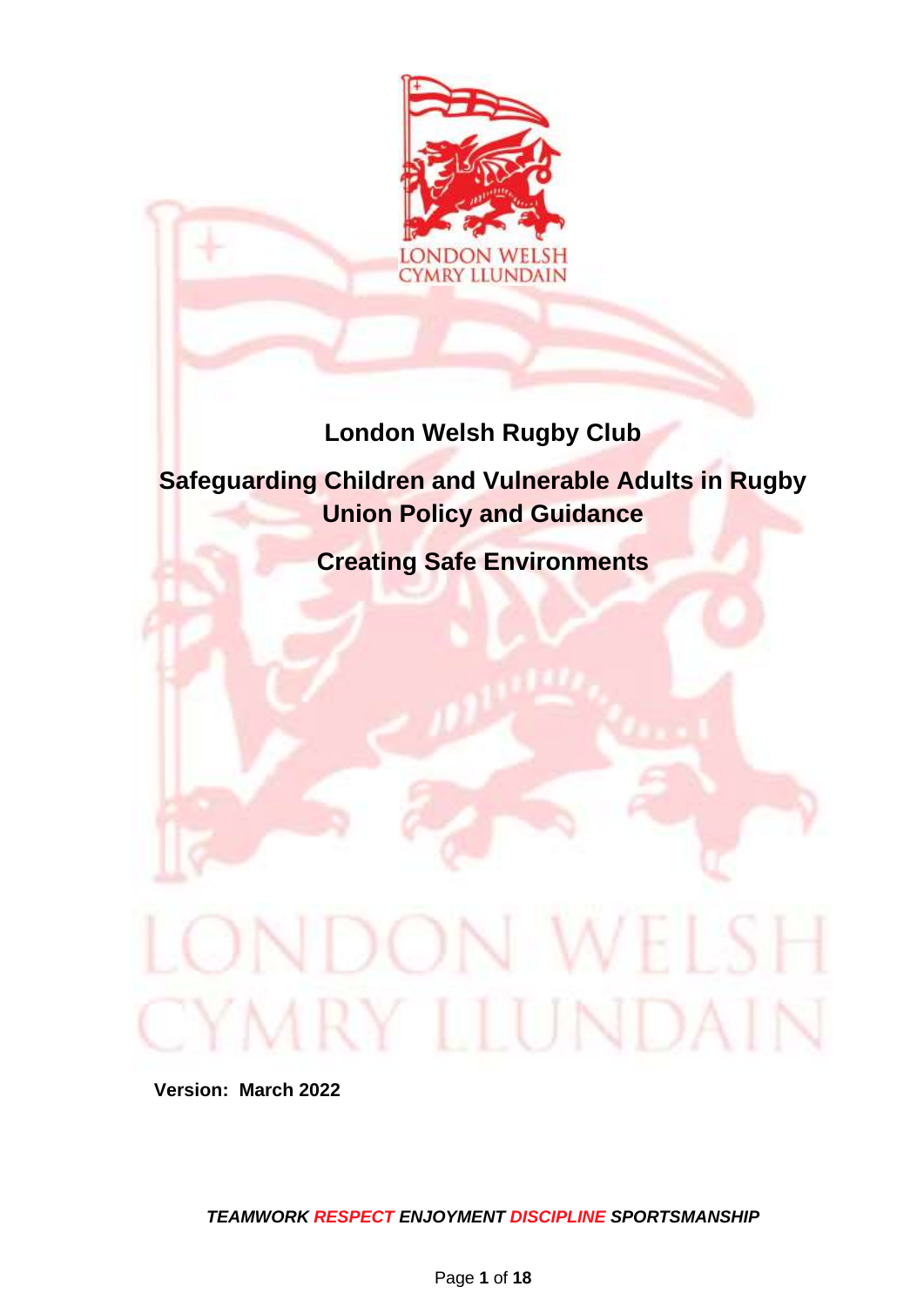# **Policy Statement**

London Welsh Rugby Club is committed to safeguarding the welfare of children and vulnerable adults in the sport. All children and vulnerable adults are entitled to protection from harm and have the right to take part in sport in a safe, positive and enjoyable environment.

**The key principles on which this policy statement are based:** 

- **The welfare of the child or vulnerable adult is paramount**
- **All participants regardless of age, gender, ability or disability, race, faith, size, language or sexual identity, have the right to protection from harm**
- **All allegations and suspicions of harm will be taken seriously and responded to swiftly, fairly and appropriately**
- **Everyone will work in partnership to promote the welfare, health and development of children and vulnerable adults**
- **The interests of those who work or volunteer with children and vulnerable adults will be protected.**

London Welsh Rugby Club (the Club) organises rugby for all ages in the London Borough of Richmond upon Thames. Danny Griffiths – Club Chairman has overall responsibility for creating and maintaining a safe environment at the club for children and vulnerable adults. However, the Club have a dedicated Child Welfare Officer, David Brunsdon and in the first instance any queries or concerns, should be directed to him at:

[safeguarding@londonwelshrfc.co.uk](mailto:safeguarding@londonwelshrfc.co.uk)

# *TEAMWORK RESPECT ENJOYMENT DISCIPLINE SPORTSMANSHIP*

CYMRY LLUNI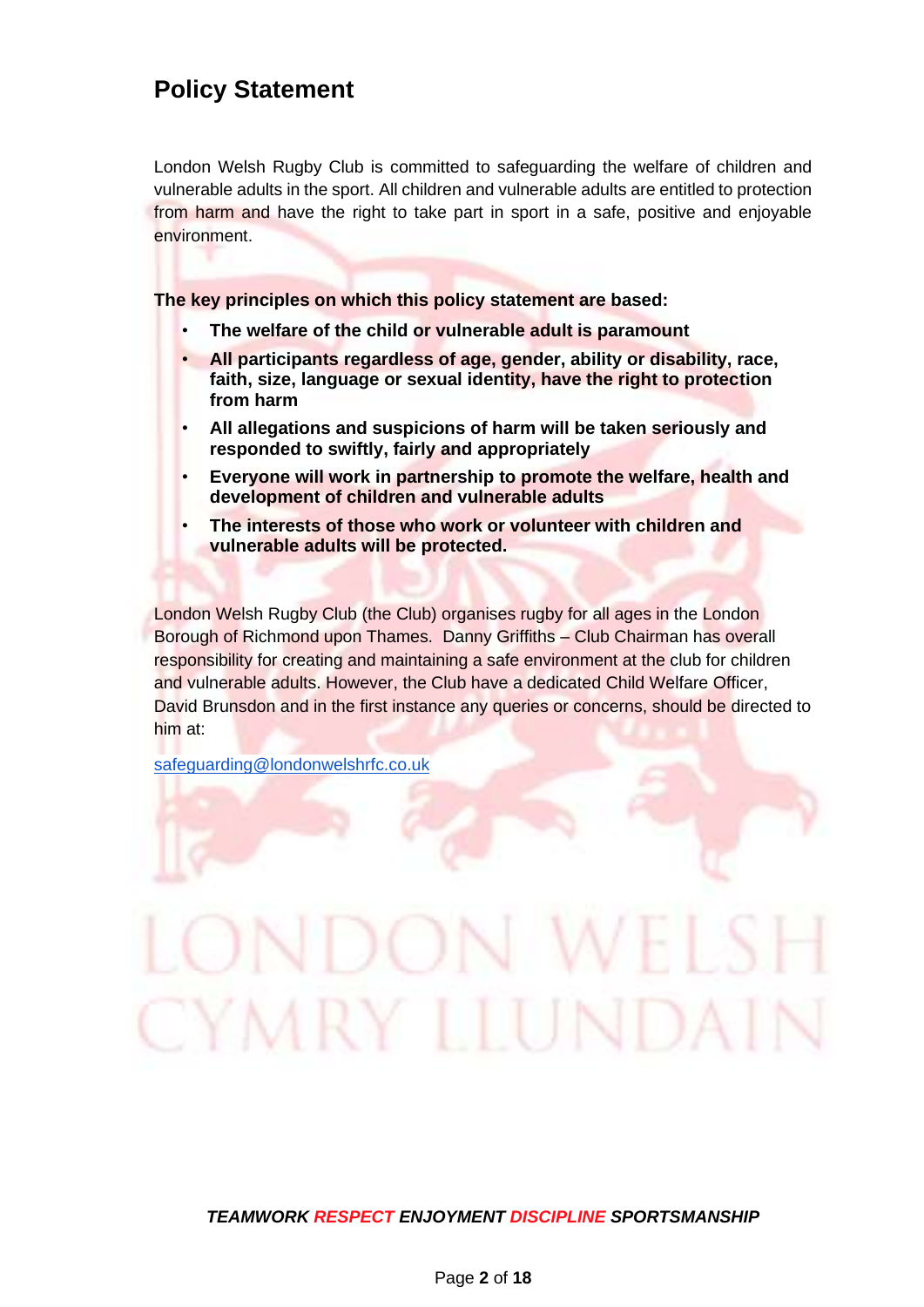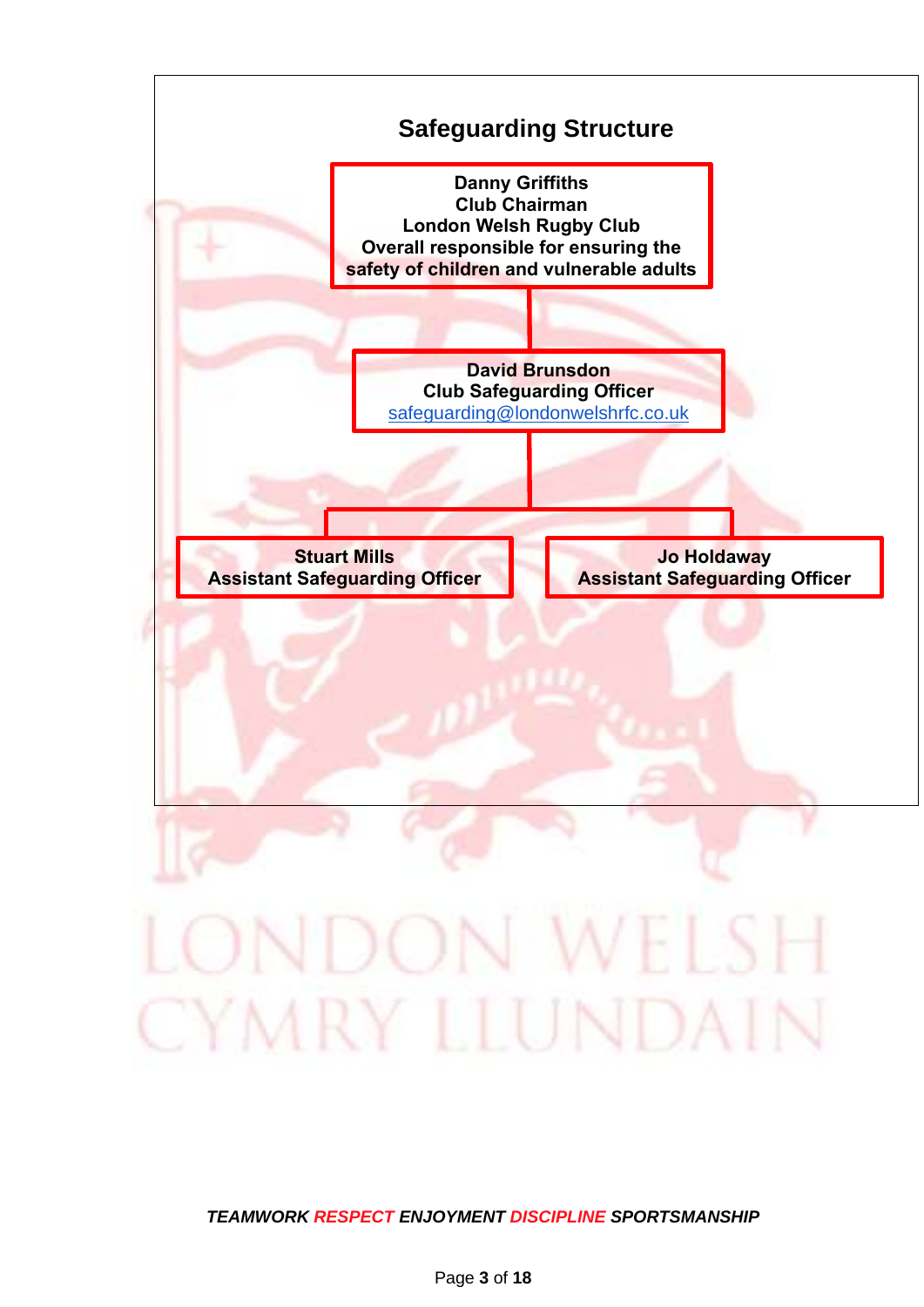# **Contents**

- 1. Children and Vulnerable Adults
- 2. Putting this Policy into practice
- 3. Working together: The role of London Welsh Rugby Club, it's employees and volunteers
- 4. Best Practice Guide
- 5. How to react to concerns about the welfare and safety of children and vulnerable adults
- 6. How London Welsh Rugby Club will respond to suspicions or concerns

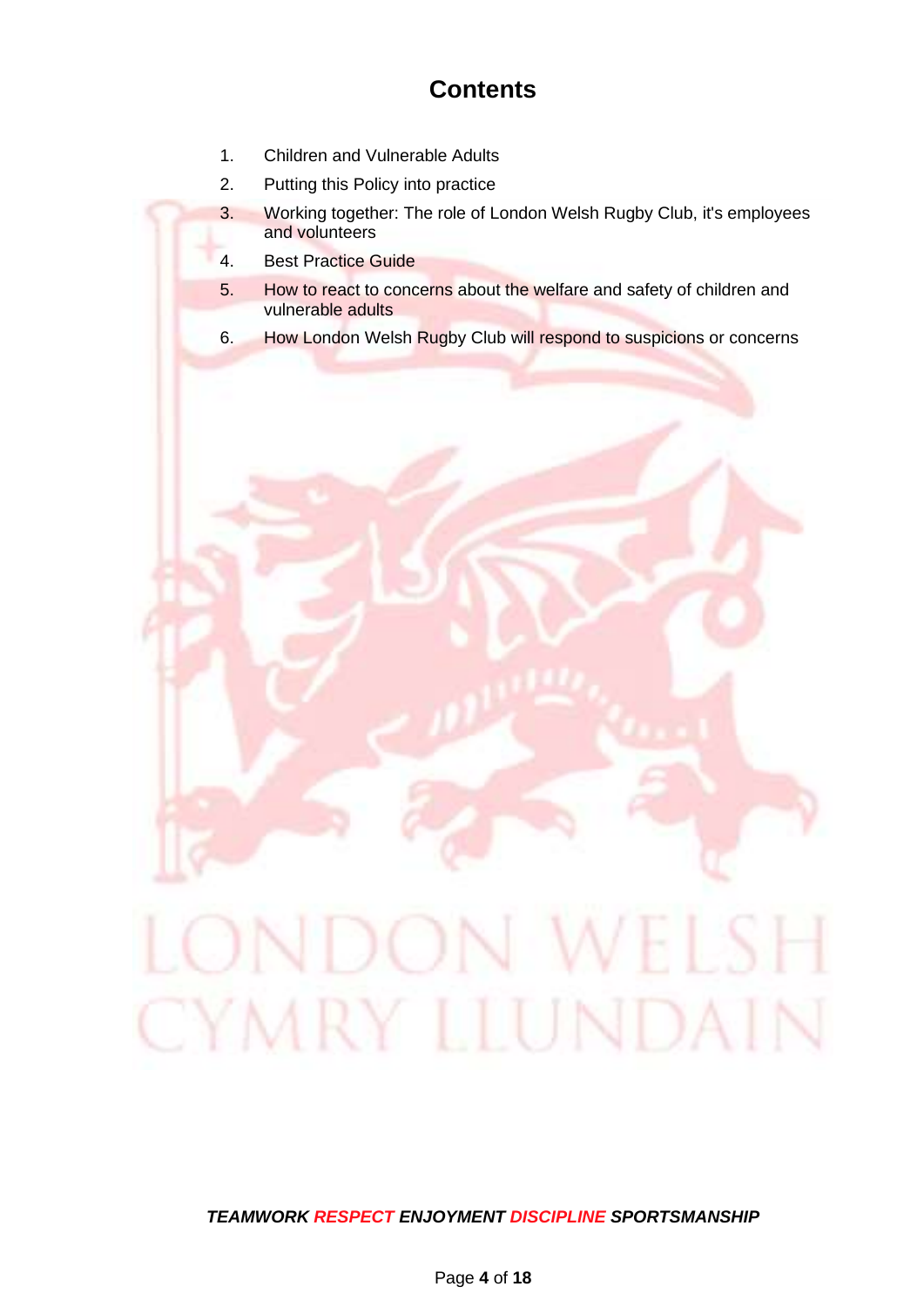# **1. Children and Vulnerable Adults**

# **A. Defining Children**

Children are defined in the Children Act 2004 as people under the age of 18 years. For the play in this area" purposes of this Policy the legal definition applies.

"Everyone shares responsibility for safeguarding and promoting the welfare of children and young people, irrespective of individual roles. Nevertheless, in order that organisations and practitioners collaborate effectively, it is vital that all partners who work with children - including local authorities, the police, the health service, the courts, professionals, the voluntary sector and individual members of local communities are aware of, and appreciate, the role that each of them play in this area"

Working Together to Safeguard Children

# **B**. **Male 17 Year Olds Playing in the Adult Game**

This Policy covers all players under 18. However, in accordance with RFU Regulation 15, a male player can, with the necessary written consent, play in the adult game when he reaches his 17th birthday, although not play in a front row position until his 18th birthday. The only exception is players within the Elite England Rugby performance pathway, whose playing development is managed through the England National Academy. A club's management team must have assessed and continue to assess, that any 17 year old player playing in adult games or training is both physically, emotionally and intellectually capable of taking part. Those responsible for the management of adult teams which include 17 year olds, must at all times be mindful of their safety and wellbeing and ensure that a suitable adult from within the team and management acts as a mentor or buddy. If a 17 year old is playing rugby under Regulation 15.1.4.4, while playing or training with the adults he is treated as an adult and the detail of this policy does not apply. However, as soon as he is out of that environment the player is once again a child and thus the policies and legislation regarding children apply. This section does not apply to the women's game where female players may only play in the adult game from their 18th birthday.

# **C. Defining Vulnerable Adults**

Vulnerable adults are defined in the Safeguarding Vulnerable Groups Act 2006 as someone 18 years or older who has:

- A dependency upon others, or a requirement for assistance from others, in the performance of basic physical functions
- Severe impairment in their ability to communicate with others
- An impairment in their ability to protect themselves from assault, abuse or neglect
- has been detained in lawful custody or is being supervised as a result of a court order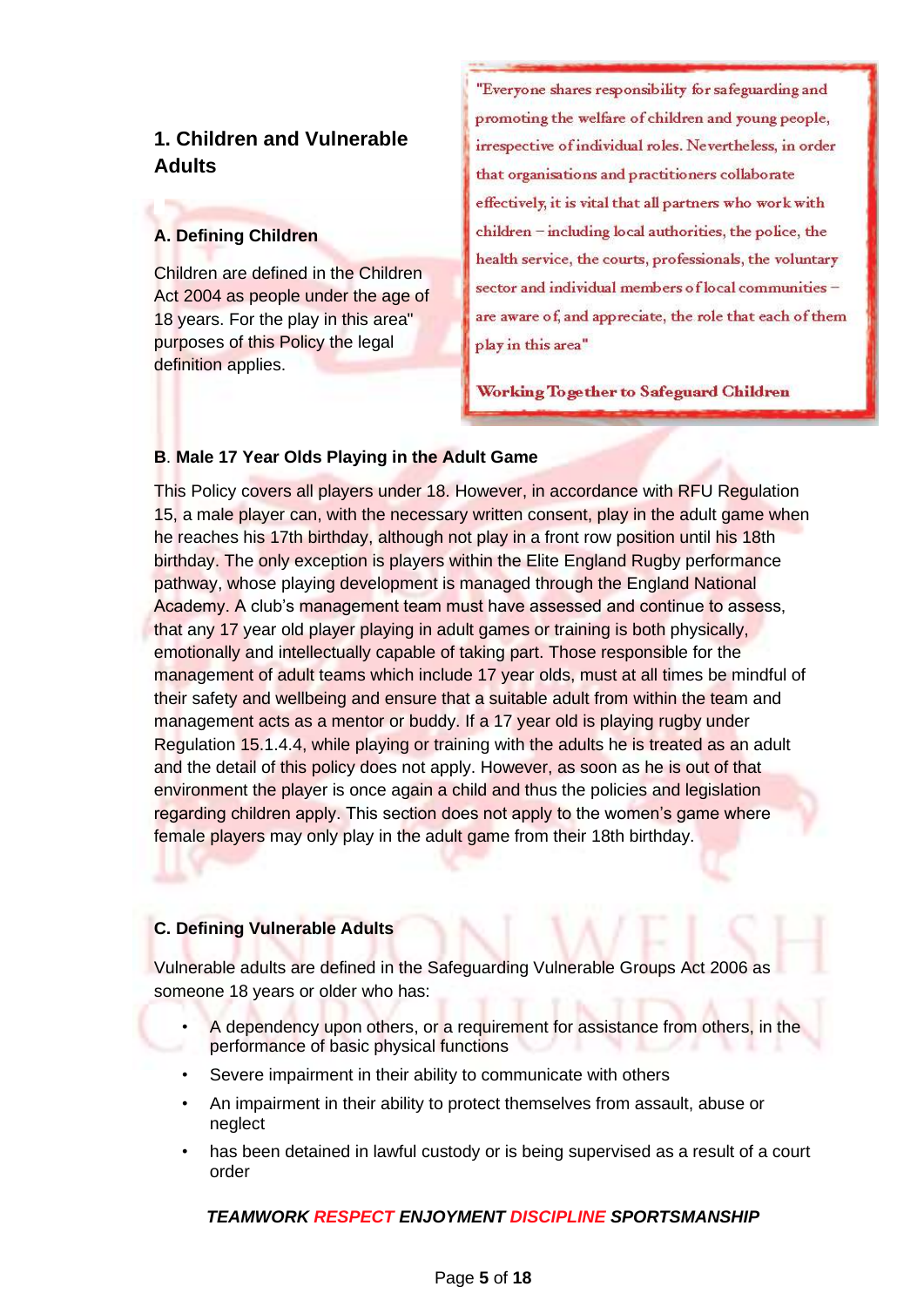Whilst this Policy refers to both children and vulnerable adults throughout, there are instances in which the management, both internally and externally, of concerns and incidents involving vulnerable adults may vary slightly from those involving children. In particular, and in contrast to the situation when dealing with children, it is essential to obtain a vulnerable adult's consent (where possible) before referring the matter to any of the statutory agencies. For further advice and guidance please contact the London Welsh Safeguarding Team.

# **2. Putting this Policy into Practice**

#### **A. Safe Recruitment**

Children and vulnerable adults are entitled to participate in rugby union activities in a safe and welcoming environment. Whilst anyone has the potential to abuse children or vulnerable adults, safe recruitment procedures will enable clubs or Constituent Bodies (CB) to reduce this risk. When recruiting employees or volunteers all reasonable steps should be taken to ensure only suitable people are selected.

# **B**. **Mandatory Vetting of Volunteers and Employees**

Adults working with children and vulnerable adults in a voluntary or paid capacity in rugby union with London Welsh Rugby Club must have a Disclosure & Barring Service (DBS) disclosure processed and risk assessed by the RFU, London Borough of Richmond upon Thames or other Local Authority.

The DBS is an Executive Agency of the Home Office which helps organisations to make safer recruitment decisions. It acts as a one-stop-shop, checking police records and information held by the Independent Safeguarding Authority (ISA). It provides access to an individual's criminal record through its disclosure service. Before working unsupervised with children or vulnerable adults, DBS clearance is essential and vetting through DBS application must be undertaken in accordance with RFU and London Welsh Regulations. DBS certificates will be cleared or investigated by the RFU and London Welsh as appropriate. Applications must be submitted within four weeks of taking up a role and must be renewed with the RFU every three years. London Welsh only accept DBS clearance via the RFU or London Borough of Richmond upon Thames. ISA registration which was scheduled to start from 26 July 2010 will not go ahead in its proposed form, the government having suspended it pending a comprehensive review.

However, the new safeguarding legislation introduced on 12 October 2009 continues to apply:

- It is a criminal offence for a barred person to work or volunteer in Regulated Activity, or to seek or offer to do so
- It is a criminal activity to knowingly allow a barred person to work or volunteer in a Regulated Activity, the maximum penalty for either of these offences is up to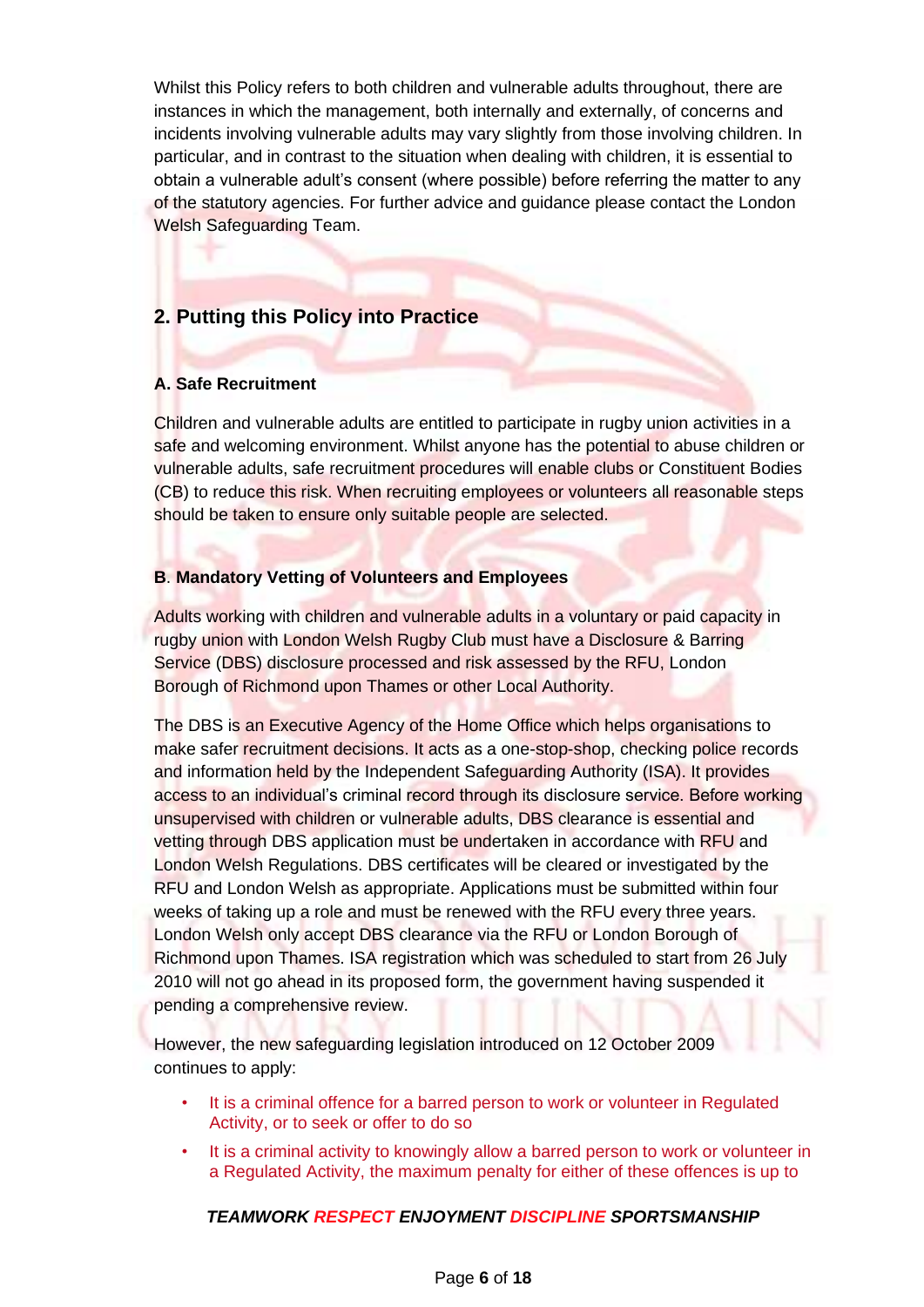five years in prison, or a fine, or both, to be decided by the court

• If London Welsh Rugby Club dismiss a member of staff or volunteer because they have harmed a child or vulnerable adult, or would have done so if they had not left, London Welsh must inform the RFU and London Borough of Richmond upon Thames, who have a legal duty to notify the Independent Safeguarding Authority.

**Regulated Activity** is where a person aged 16 or over is, on a frequent (once a week or more often), or intensive (four days or more in any 30 day period) or overnight (between 2am and 6am) basis, deployed to work with children or vulnerable adults. It also includes roles managing or supervising, on a regular basis, the work of those carrying out these activities.

For further help and guidance: visit [https://www.englandrugby.com/governance/safeguarding,](https://www.englandrugby.com/governance/safeguarding) or contact

the RFU Safeguarding Team on 0208 831 7479

# **3. Working Together Roles & Responsibilities**

In order to operate within the legal and regulatory framework, London Welsh, together with the RFU, its Constituent Bodies and member clubs will work together, each with a clear role, in order to safeguard children and vulnerable adults.

In order to ensure that London Welsh does what is necessary to safeguard children and vulnerable adults:

# **London Welsh**

- have appointed a Club Safeguarding Office (CSO) and Assistant Safeguarding Officers, as the first point of contact for safeguarding and welfare concerns
- will ensure that the CSO:

A. is a member of, or attends the appropriate club committees making safeguarding issues a priority at the proper level; and

B. works in accordance with the CSO Toolkit

has developed a safeguarding training plan ensuring that as a minimum:

A. The CSO attends a Club Safeguarding Officers Workshop within six months of taking up the post

B. Each mini and youth age group has at least one person who has attended the RFU Safeguarding and Protecting Young People in Rugby Union course

- will inform all members, parents and children when a new CSO is appointed
- will publish the club's own safeguarding policy and make it accessible to all members
- will ensure all club officers and committee members are aware of their safeguarding responsibilities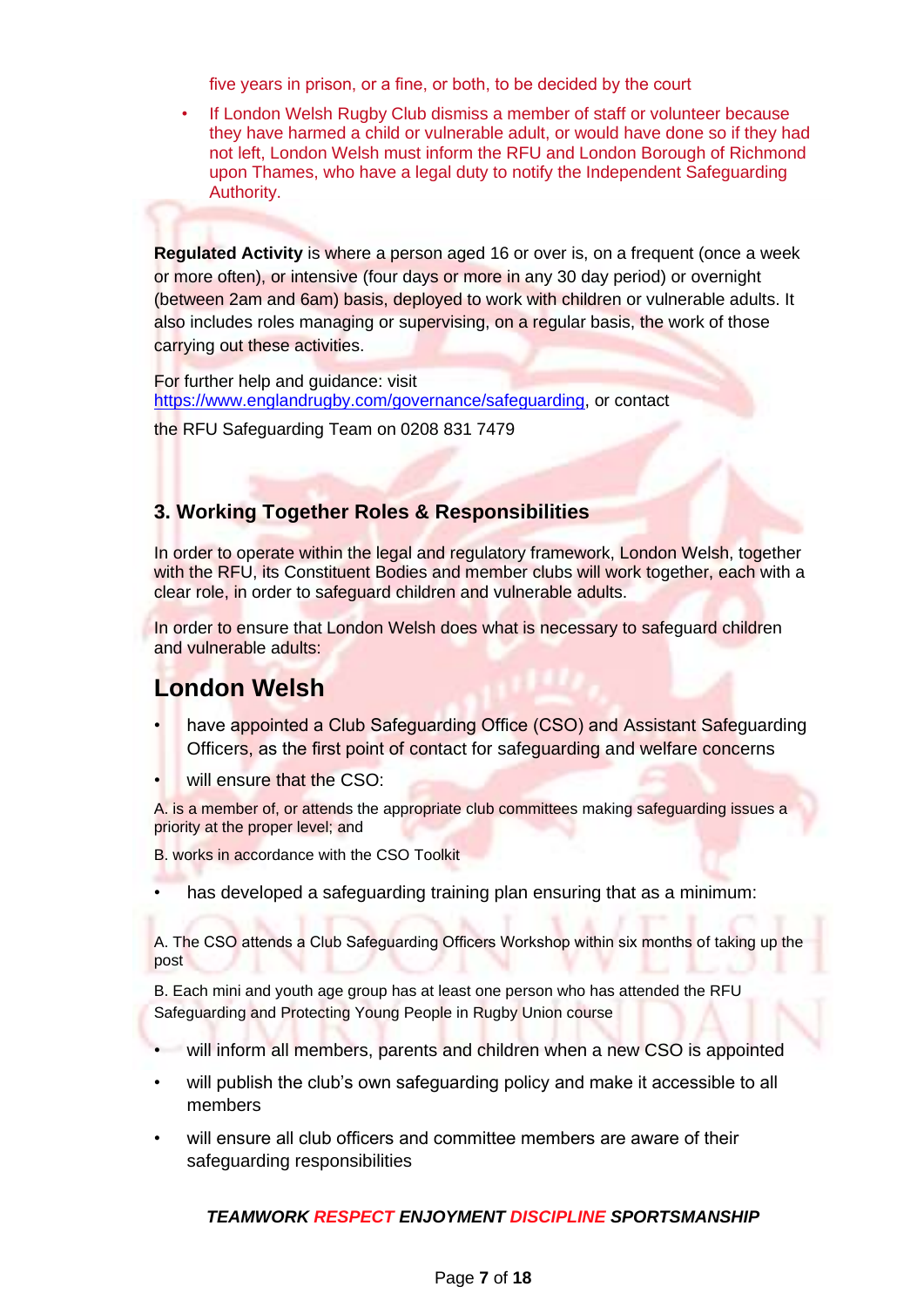- will ensure that at any youth disciplinary panel the CSO supports the child and ensures the panel considers the child's emotional wellbeing throughout
- will, upon identifying any signs of harm and report them to the CBSM and/or the RFU Safeguarding team
- will ensure that the club's volunteer and paid workforce is appropriately vetted and follows the Best Practice Guidance
- will manage CRB clearance and notify the Independent Safeguarding Authority of anyone dismissed because of harming a child or vulnerable adult
- will co-ordinate a safeguarding programme through a network of volunteer CB Safeguarding Managers (CBSM) and Club Safeguarding Officers (CSO) and provide appropriate training and support to them
- will provide training and support for the wider paid and volunteer workforce
- will manage incident referrals in accordance with London Welsh and RFU regulations and protocols
- will take disciplinary action against those who breach London Welsh **Regulations**

London Welsh's aim is to create a culture where everyone feels confident to raise legitimate concerns without prejudice to their own position. Concerns about the behaviour of coaches, officials or any members of the paid and volunteer workforce which may be harmful to a child or vulnerable adult in their care must be reported to the **Safeguarding Team.** 

#### **B. London Welsh Rugby Club Employees and Volunteers**

Every employee of London Welsh Rugby Club or volunteer working with London Welsh Rugby Club who works with children and vulnerable adults must:

- 1 Work towards creating a safe, friendly and welcoming environment and treat children and vulnerable adults with respect in accordance with the Core Values;
- 2 Have a DBS disclosure check processed and cleared by the RFU and renewed every 3 years, in accordance with RFU Regulations;
- 3 Understand and comply with our Club's Safeguarding Policy.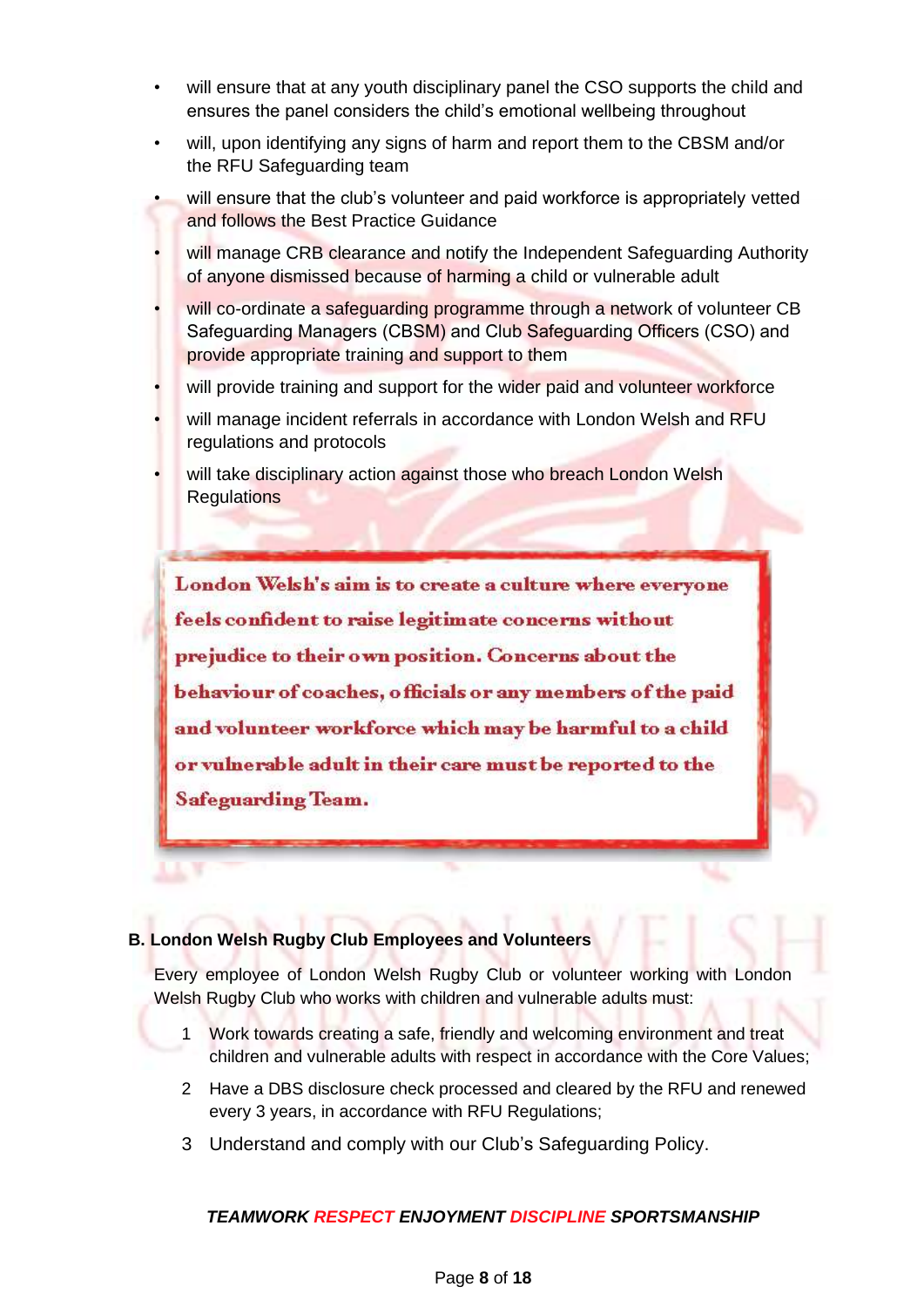#### **BEST PRACTICE GUIDANCE**

While remembering that it is the safety and welfare of children and vulnerable adults that is of paramount importance, there will be times when those responsible will need to exercise discretion and common sense to ensure their wellbeing. This guidance is designed to provide information on a number of different topics which CBs, clubs and their volunteers and employees may find useful and will help them to create safe, friendly and welcoming environments for children and vulnerable adults.

Further guidance is available from the Club Safeguarding Toolkit.

# **A. Safe Environments**

A safe environment is one where: the possibility of abuse is openly acknowledged; volunteers and employees are vetted and trained; and those who report suspicions and concerns are confident that these will be treated seriously and confidentially.

Communication is central to maintaining a safe environment; this includes information given to parents at the start of the season (such as the CSO's name), choosing the correct and appropriate method of providing information to children and vulnerable adults (email/phone to parents), listening to children's views on matters which affect them, as well as considering how to communicate in an emergency (mobile/landline).

Messages relating to children, sent via telephone, emails and texts, should be through their parents/guardians. Where appropriate older players may be copied in but this should always be done by blind copying in order to protect their data. Direct personal communication with children should always be avoided, unless in exceptional circumstances.

#### **B. Recruitment**

Clubs should have a suitable paid and/or volunteer workforce and all reasonable steps should be taken to exclude anyone who may pose a threat to children or vulnerable adults. When recruiting new volunteers, clubs should consider asking anyone unknown to the club to provide a written reference, which the club should then verify.

#### **C. Training**

Clubs should encourage all adults who have a coaching role to attend an appropriate Rugby Union Coaching Award course and an RFU Safeguarding and Protecting Young People in Rugby Union training course. All Club Safeguarding Officers must, within six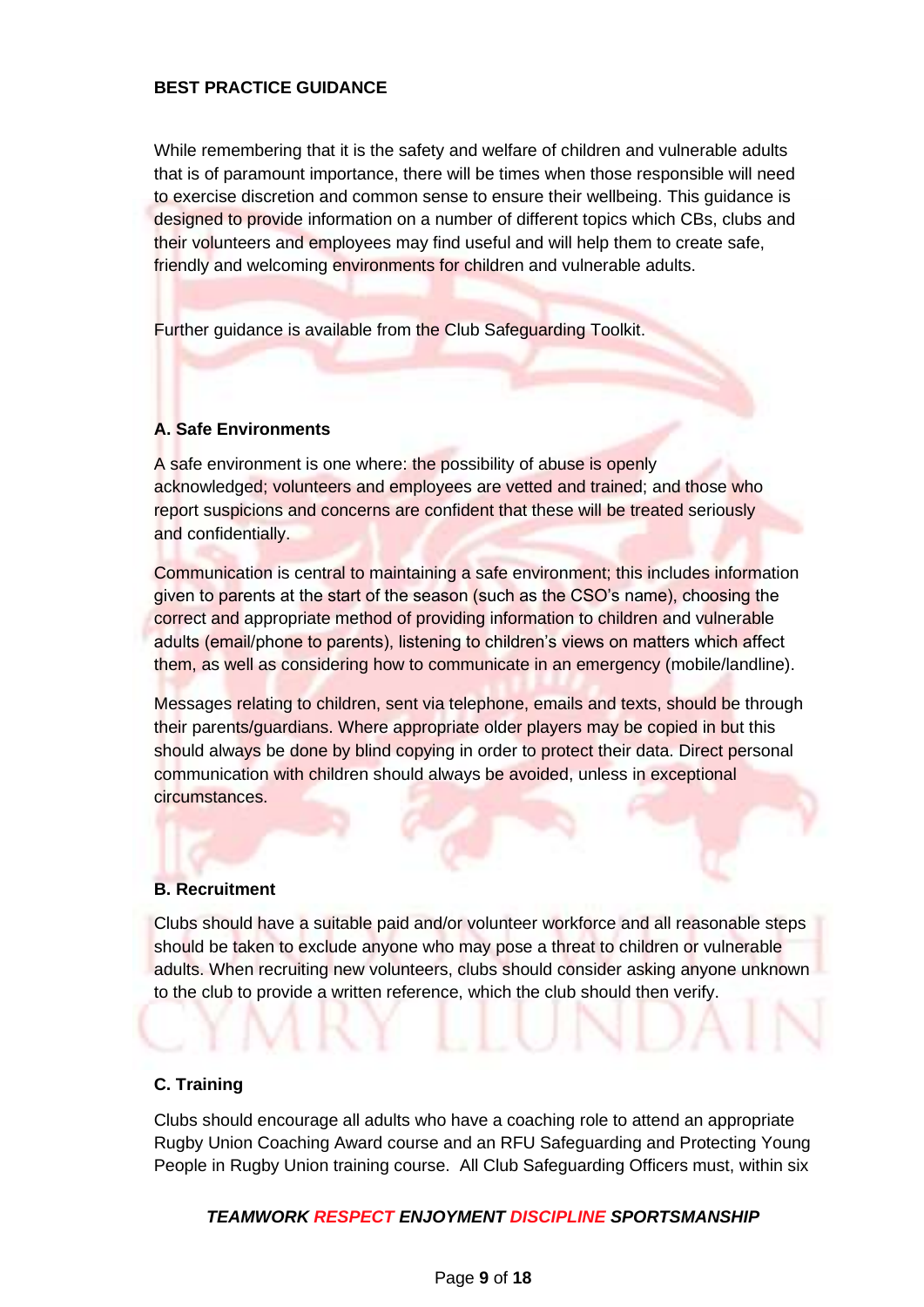months of being appointed, attend the RFU Club Safeguarding Officers Workshop, which covers their role and responsibilities. Failure to attend means they may not be permitted to continue in the role. The behaviour and performance of new volunteers and employees should be monitored for a period to ensure they are using best practice.

#### **D. Supervision**

To provide a safe environment, clubs should ensure that their volunteers and employees when working with children or vulnerable adults avoid working in isolation out of the sight of parents or other volunteers. Whilst volunteers and employees are awaiting their DBS disclosure, they must be supervised by someone who does have DBS clearance. Contingency planning should ensure that if a player's injury requires significant attention, or coaches are absent or away with a team, levels of supervision can be maintained by suitably vetted individuals. However, in an emergency, the first attention must be paid to an injured player and if there are insufficient suitably vetted people available to supervise the remaining players, clearly, responsible adults will need to be asked to step in.

#### **E. Adult: Child Ratios**

There should always be more than one suitably vetted adult in charge of any group of children or vulnerable adults.

London Welsh Rugby Club recommends a minimum ratio of:

- 1:10 for children over 8 years old or vulnerable adults
- 1:8 for children under 8 years old
- 1:6 for children under 7 years old

#### **F. On Tour**

These Policy guidelines apply equally on tour as at the club. When on tour if an adult is solely there supporting their own child they will not need DBS clearance but they will if they are acting in any official capacity with other children. This would apply to those on bedtime or other supervisory duties.

When on tour with a group of vulnerable adults clubs are advised to conduct a thorough risk assessment and apply a suitable ratio based on the individuals and their companions/carers within the tour party.

For more detailed guidance please contact the Club Safeguarding Officer.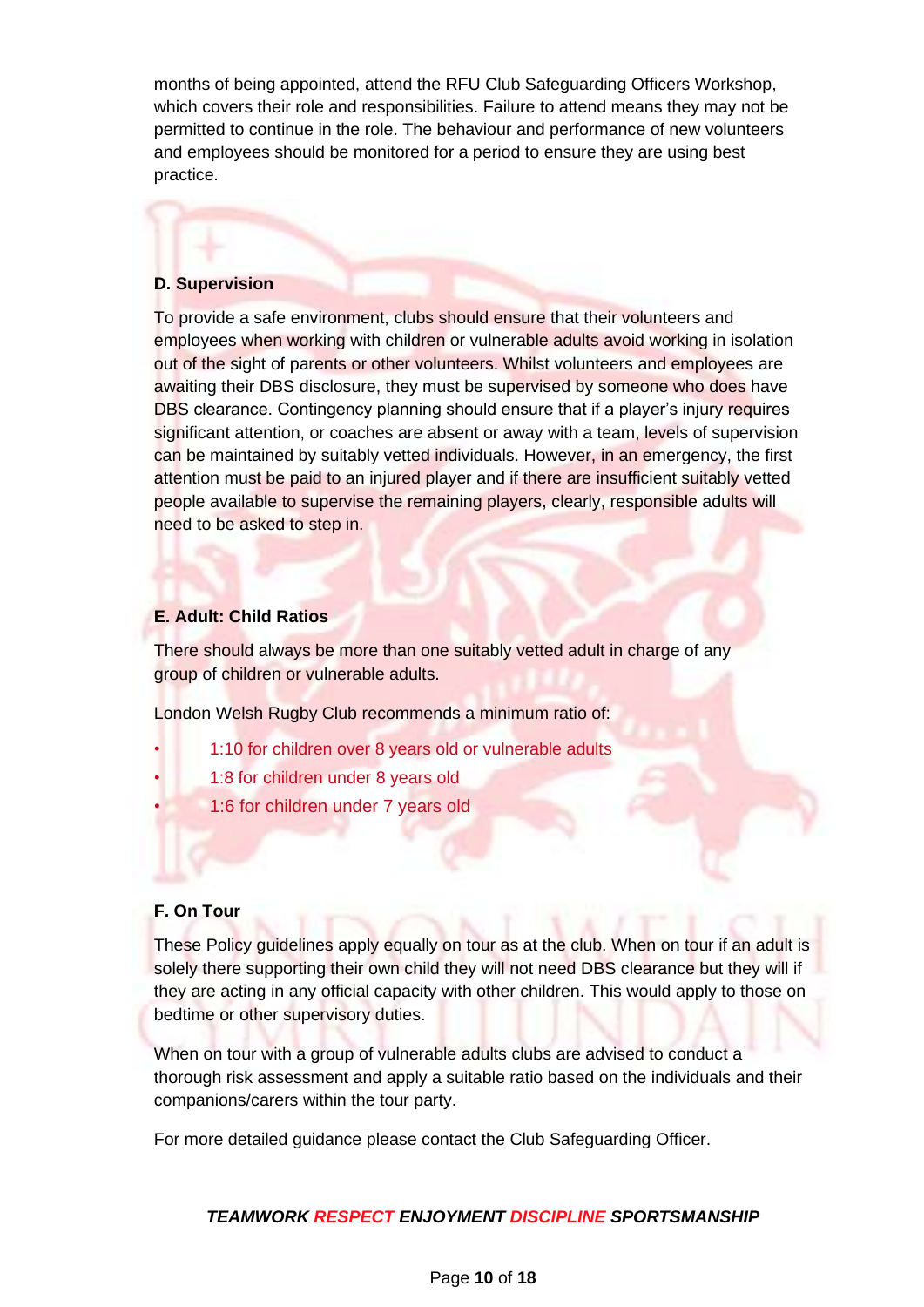# **G. Inappropriate Relationships with Children or Vulnerable Adults**

An adult in a position of trust must not enter into a sexual relationship with a child in their care. Sexual intercourse, sexual activity, or inappropriate touching by an adult with a child under the age of 16 years is a criminal offence, even where there is apparent consent from the child.

A consensual sexual relationship between an adult in a position of trust and a child over 16 years of age, or a vulnerable adult, is a breach of trust and an abuse of the adult's position. Whilst it may not be a criminal offence, in a rugby union setting it will be treated very seriously and may result in club and RFU disciplinary action, including suspension from attending rugby clubs.

London Welsh has a legal duty to refer anyone removed from Regulated Activity to the Independent Safeguarding Authority. Therefore, an adult in a position of trust involved in a consensual sexual relationship with a child over 16 years of age, or a vulnerable adult, may be referred to the ISA for consideration. This could result in the adult being barred from working with children or vulnerable adults by the ISA.

No-one in a position of trust should encourage a physical or emotionally dependent relationship to develop between them and a child or vulnerable adult in their care; this is often referred to as grooming. Adults must never send children or vulnerable adults inappropriate or sexually provocative messages or images by text, or other electronic media.

> "Expertise in both safeguarding and promoting the welfare of child and disability has to be brought together to ensure

that disabled children receive the same levels of

protection from harm as other children"

# **Safeguarding Disabled Children & Vulnerable Adults**

Disabled children and adults and their families may need additional information, help and support. The club's paid and volunteer workforce may require training and advice to ensure they include and safeguard them.

Some children and vulnerable adults may be more susceptible to harm than other participants because they may: lack the mutual support and protection of a peer group,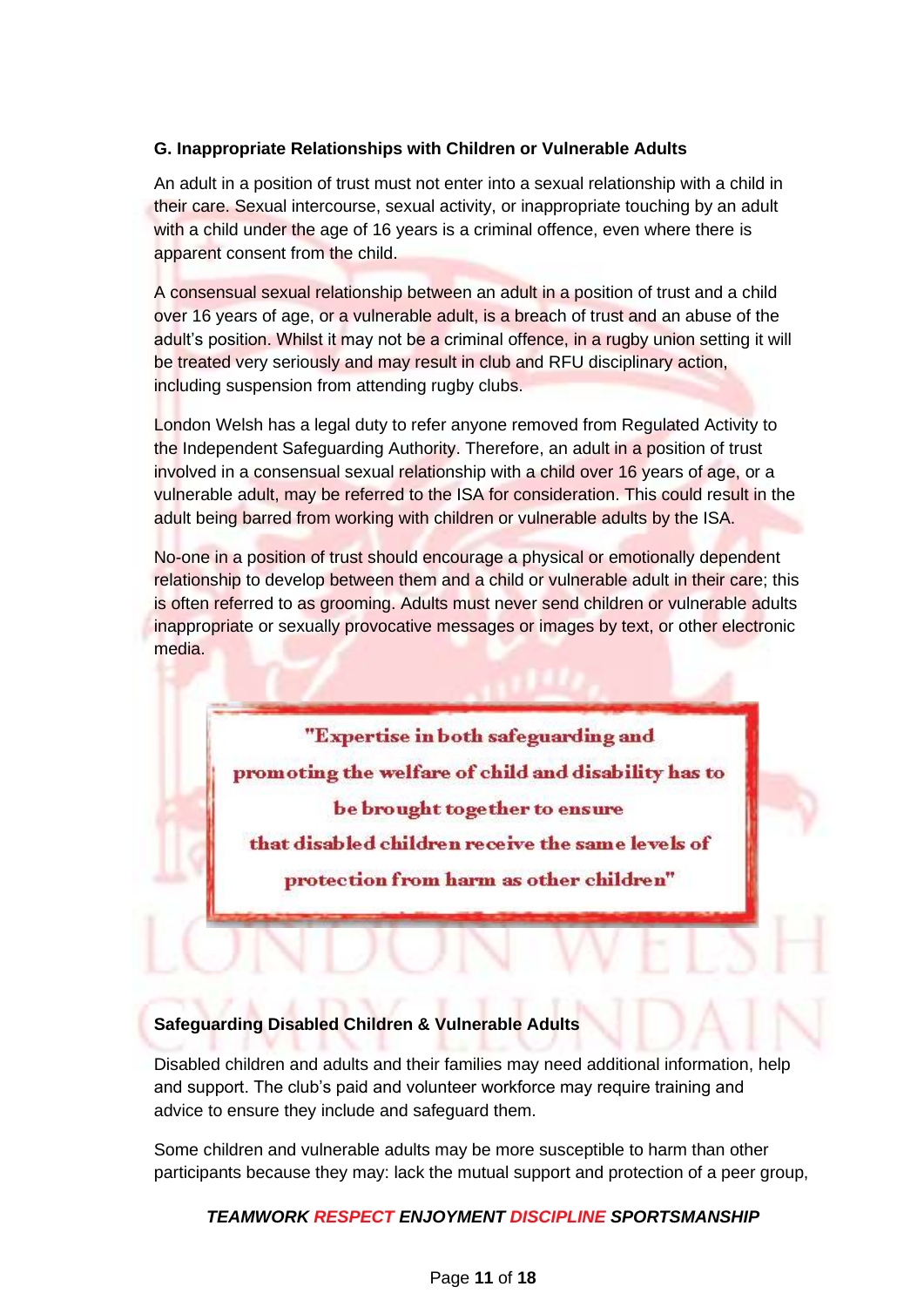require higher degrees of physical care and support, have limited communication skills, find it difficult to resist inappropriate interventions, have several carers making it difficult to identify an abuser, have a history of having limited or no choice or have a degree of dependency on a carer conflicting with the need to report harm or raise concerns. For disabled children, the RFU recognises the guidance in the Government document Working Together to Safeguard Children (2010) which states:

#### **F. Good role models**

The paid and volunteer workforce should consistently display high standards of personal behaviour and appearance and refrain from pursuits considered unhealthy in front of their players. They must not make sexually explicit comments to children or vulnerable adults and any language which causes them to feel uncomfortable or lose confidence or self-esteem is unacceptable, as is the use of obscene or foul language.

#### **G. Alcohol**

It is important that all rugby clubs' management committees take considered, positive action to ensure that they are responsible licensees.

It is against the law:

- To sell alcohol to someone under 18
- For an adult to buy or attempt to buy alcohol on behalf of someone under 18
- For someone under 18 to buy alcohol, attempt to buy alcohol or to be sold alcohol
- For someone under 18 to drink alcohol in licensed premises, with one exception - 16 and 17 year olds accompanied by an adult can drink but not buy beer, wine and cider with a table meal
- For an adult to buy alcohol for a person under 18 for consumption on licensed premises, except as above

At training sessions and games for children, adults' drinking habits may affect both children's attitude to alcohol and their emotional well-being. As role models adults should avoid excessive drinking in their presence. The unexpected can always happen; there should always be adults who abstain from drinking alcohol to deal with any emergencies and to manage the safety and welfare of children and vulnerable adults in their care.

EY LLUNL

#### **H. Contact rugby**

The wellbeing and safety of children and vulnerable adults must be placed above the development of performance. Contact skills must be taught in a safe, secure manner paying due regard to the physical development of the players involved. Adults and children must never play contact versions of the sport together including training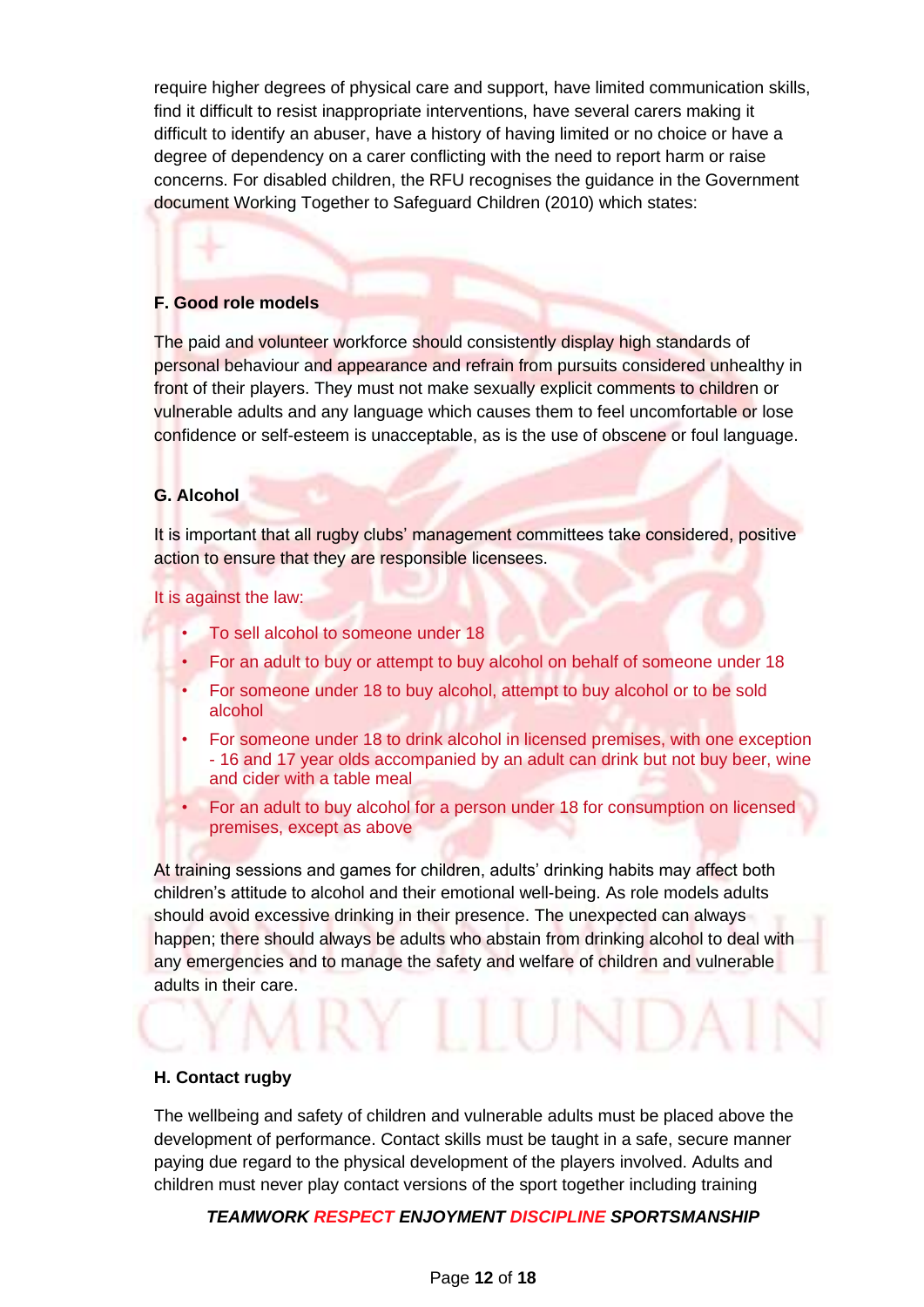games or contact drills. They may play either tag or touch rugby together if these games are managed and organised appropriately. A risk assessment on the conditions, players and apparent risks should be carried out by a person responsible for the overall session.

# **I. Coaching techniques**

Any inappropriate or aggressive contact or touching between adults and children or vulnerable adults is unacceptable and a number of principles should be followed when teaching contact rugby:

- Physical handling by a coach must only be used for safety reasons or where there is no other way of coaching the technique (Level 1 Coaching Award in Rugby Union)
- The reasons for physical contact should be explained wherever practicable so that children and their parents are comfortable with this approach
- The activity should always be conducted in an open environment and in the presence of another appropriately vetted adult.

#### **J. Physical intervention**

Discipline on the field of play is the responsibility of the players. Coaches, team managers and parents must always promote good discipline amongst their players, both on and off the field. Penalising lack of discipline on the field of play which contravenes the laws of the game is the responsibility of the referee. Coaches, managers and spectators should not intervene or enter the field of play. Coaches of U7s and U8s may direct and develop play in a coaching sense on the field of play from behind their teams.

In a situation where individuals have to consider whether to intervene to prevent a child being injured, injuring themselves or others, physical intervention should always be avoided unless absolutely necessary. In these situations it is imperative to:

- Consider your own safety
- Give verbal instructions first
- Use the minimum reasonable force and only when necessary to resolve the incident, the purpose being restraint and reducing risk
- Do not strike blows, act with unnecessary force or retaliate
- Avoid contact with intimate parts of the body, the head and neck
- Stay in control of your actions

TEAMWORK RESPECT ENJOYMENT DISCIPLINE SPORTSMANSHIP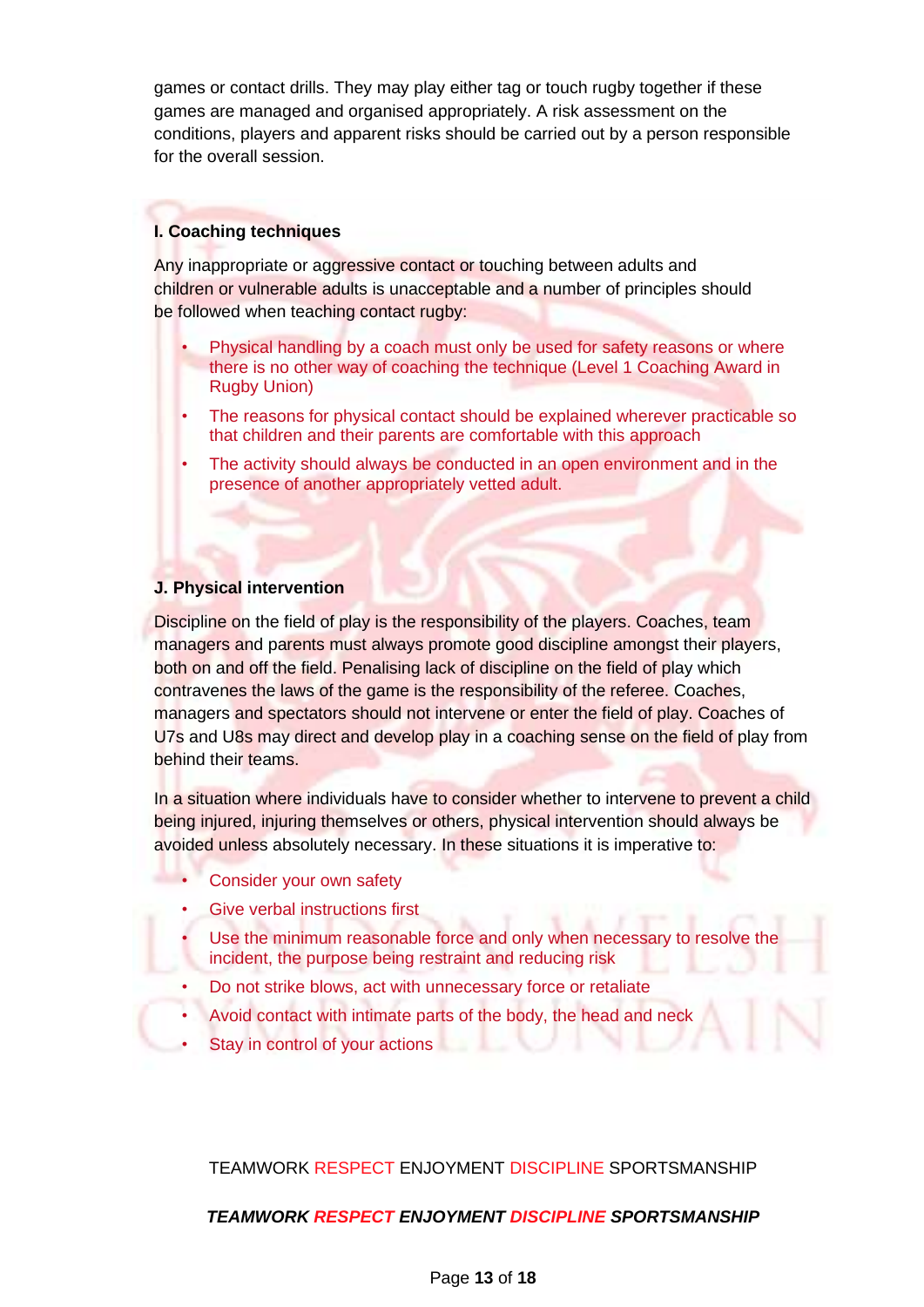The CSO or CBSM should be notified at the earliest opportunity of an incident of physical intervention which involves possible dispute as a complaint might be lodged with London Welsh or the police by a parent whose child has been physically restrained. The incident should be recorded on the London Welsh Incident Report Form and sent to the London Welsh Safeguarding Team.

An Incident Report Form can be obtained from the Club Safeguarding Officer, but can also be downloaded from:

https://www.londonwelshrfc.com/contacts/

# **K. Changing rooms and showers**

Adults and children must never use the same facilities to shower or change at the same time.

Adults must only enter changing rooms when absolutely necessary due to poor behaviour, injury or illness.

Adults must only ever enter the changing rooms by themselves in an emergency and when waiting for another adult could result in harm to a child.

If children or vulnerable adults need supervising in changing rooms, or coaches or managers need to carry out a range of tasks in that environment this must involve two suitably vetted adults of the same gender as the children or vulnerable adults. For mixed gender activities separate facilities should be available.

If the same facilities must be used by adults and children or vulnerable adults on the same day a clear timetable should be established.

No pressure should be placed on children or vulnerable adults who feel uncomfortable changing or showering with others, if this is the case they should be allowed to shower and change at home.

Where a disability requires significant support from a parent; or carer, the person concerned and their parents should decide how they should be assisted to change or shower. Before any assistance is offered by another person, appropriate consent should be given by a parent.

#### **L. Transportation**

It should be made clear that in most instances it is the responsibility of parents, not the Club, to transport their child or vulnerable adult to and from the club or nominated meeting point.

If parents make arrangements between themselves this is a private arrangement and at the parents' discretion. If London Welsh Rugby Club normally arranges transport using minibuses or people carriers (as opposed to facilitating travel arrangements between parents) then the Club will ensure that:

• Drivers have a valid driving licence and recruitment procedures, including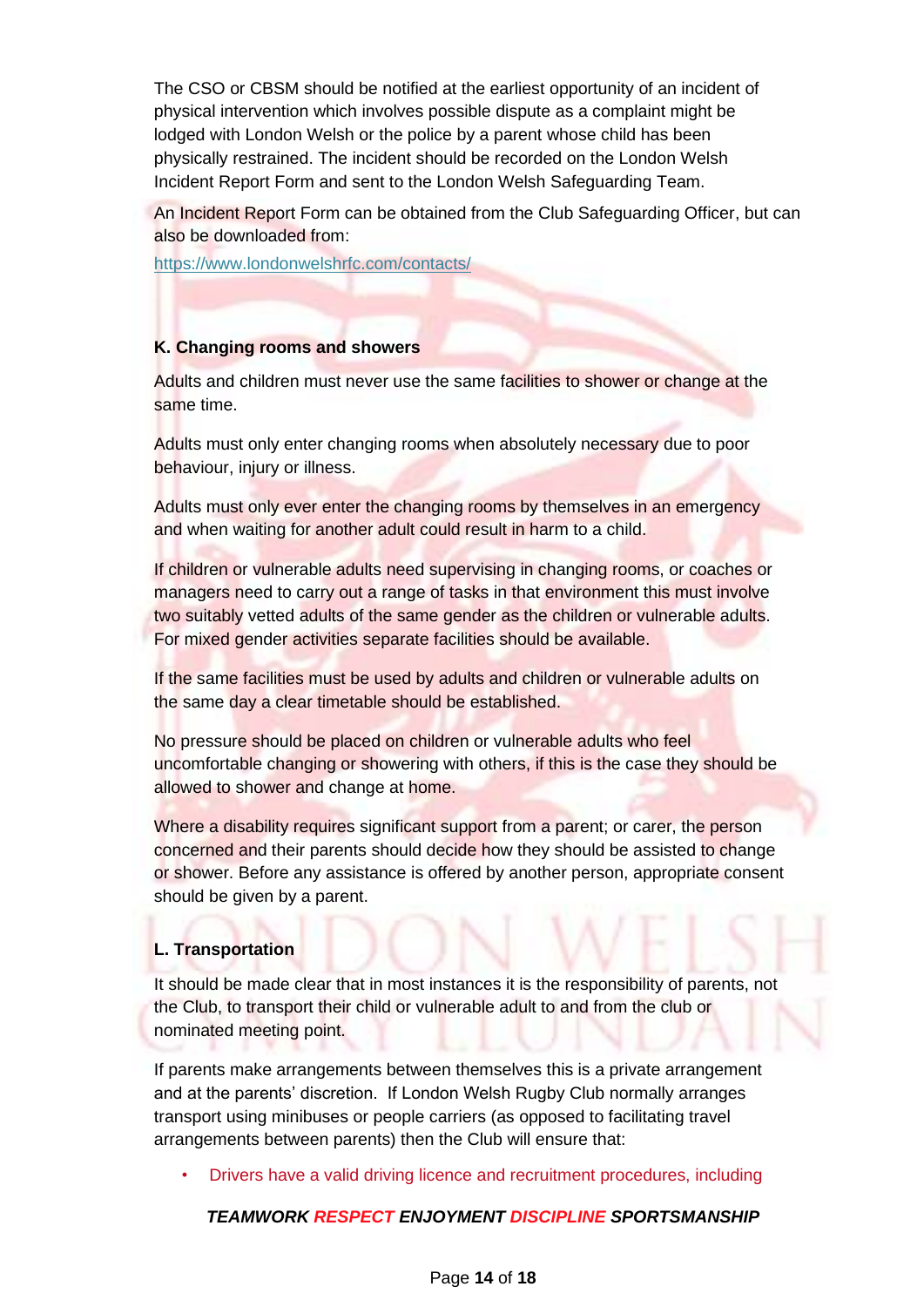vetting criteria have been followed and appropriate insurance and breakdown cover has been arranged

- The vehicle is suitable for the number of passengers and has operational safety belts and appropriate child car seats
- Parents give their consent and have the driver's contact details, with the driver having easy access to parents' contact details including mobile phone numbers
- No child or vulnerable adult is left alone in the car with the driver, unless it is the adult's own child or vulnerable adult. If, in extenuating circumstances, this situation arises the child or vulnerable adult should sit in the back of the car if possible
- The children involved are happy with the arrangement and adults are alert to any signs of disquiet.

If the Club hires a coach from a reputable commercial coach company it is entitled to assume that the company provides properly maintained and insured vehicles and properly licensed drivers. However, children must never travel unaccompanied. A member of the club or school must travel with the children and that adult's contact details must be readily available to any parent who has reason to contact them.

In the event of a late collection of children or vulnerable adults, coaches and volunteers should: attempt to contact the parents, wait with the child or vulnerable adult, preferably in the company of others, notify the CSO/club official and remind parents of their responsibility to collect their child promptly.

#### **M. Photographic Images**

London Welsh Rugby Club welcomes the taking of appropriate images of children in rugby clubs and has developed guidance for parents and the paid and volunteer workforce to enable suitable photographs to be taken celebrating the Core Values of the sport.

There are risks associated with the use of photographic images. Clubs are advised to ensure that everyone is fully aware of, and complies with, this guidance.

#### **N. Sharing of electronic material/media**

Websites can be a positive way to communicate with children. However, there are risks associated with internet usage. Rugby clubs and schools are legally responsible for their website content and there should be nothing included which could harm a child, directly or indirectly. It is important to note that it is not acceptable to share sexually explicit or inappropriate material via any form of media with children or vulnerable adults. The online environment is ever changing; the guidance will be reviewed and updated when necessary.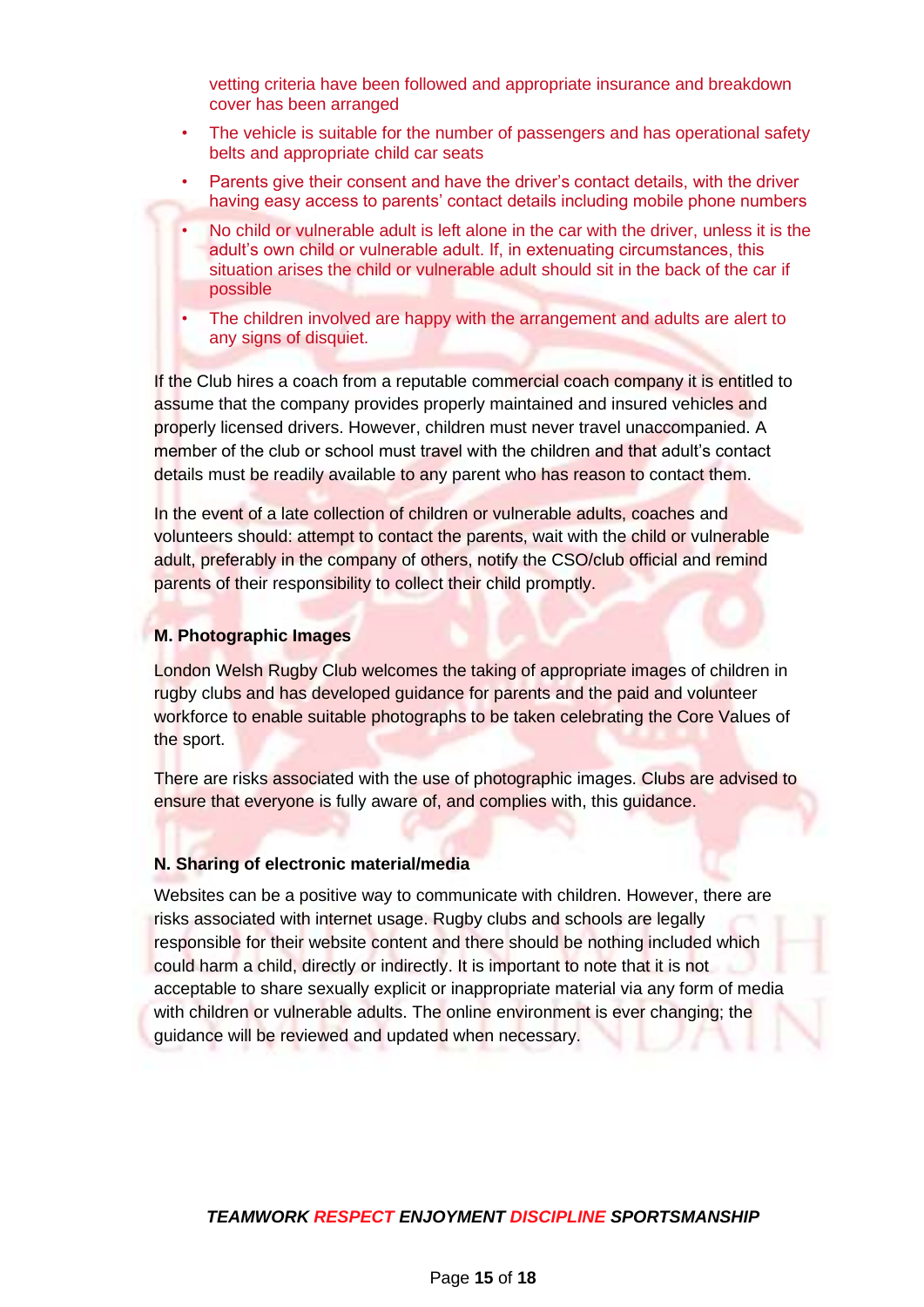#### **5. How London Welsh will respond to suspicions or concerns**

Safeguarding vulnerable people is everyone's responsibility. This means that everyone in rugby has a responsibility to respond to any concerns that they or others, may have about a child or vulnerable adult, or the behaviour of an adult.

Harm in the context of this policy is an action or behaviour which has a detrimental effect on a child or vulnerable adult's physical or emotional health or wellbeing. Harm is often referred to as neglect, abuse or bullying. In the case of vulnerable adults there is an additional category of abuse relating to financial matters, this includes: theft, fraud, exploitation, pressure in connection with wills, property or inheritance or financial transactions, or the misuse or misappropriation of property, possessions or benefits.

Harm may start as poor practice, which might include: shouting, excessive training, ignoring health and safety guidelines, failing to adhere to the club's Safeguarding Policy, poor management of multiple squad groups, including favouring or discriminating against particular teams and ridicule of players' errors. Neither poor practice nor suspicions of harm should be ignored. Whether physical, sexual, emotional, bullying or neglect, suspicions of harm should always be reported and victims supported throughout.

#### **Signs of harm**

It is important that in the rugby environment signs of harm are not ignored. These signs may include a child or vulnerable adult:

- Changing their usual routine
- Beginning to be disruptive during sessions
- Becoming withdrawn, anxious or lacking in confidence
- Having possessions going missing
- Becoming aggressive or unreasonable
- Starting to stammer or stopping communicating
- Having unexplained cuts or bruises
- Starting to bully other children
- Being frequently dirty, hungry or inadequately dressed
- Displaying sexual behaviour or using sexual language inappropriate for their age
- Seeming afraid of parents or carers
- **Stopping eating**
- Being frightened to say what's wrong
- Not wanting to attend training or club activities, or even leaving the club

The above indicators should always be taken seriously and any concerns should be reported to the CSO. In their absence the CBSM or London Welsh Safeguarding Team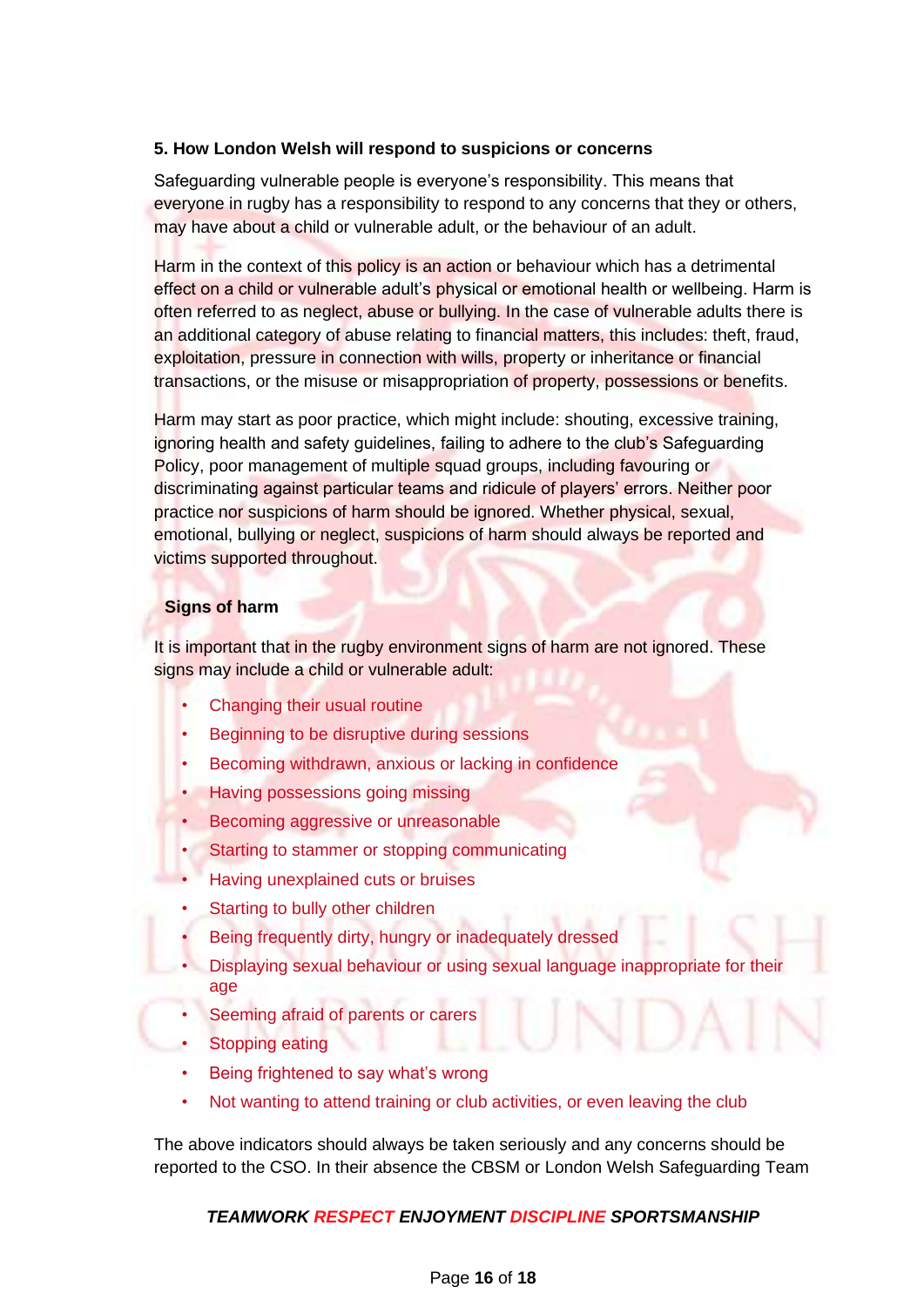should be informed at the earliest possible opportunity. Any report must be made in writing and the London Welsh Incident Report Form is the most appropriate way of doing this. There may be a number of reasons why a child displays concerning behaviour or their behaviour changes. It is advisable to discuss concerns with parents, teachers or carers in the first instance except where this may place a child at increased risk.

If a child or vulnerable adult discloses information to you, you should:

- **Stay calm**
- Reassure them that they are not to blame
- Avoid making promises of confidentiality or outcome
- Keep questions to a minimum
- Make brief, accurate notes at the earliest opportunity

An individual who becomes aware of any suspicions or concerns about the safety or welfare of a child or vulnerable adult must pass these on to the CSO as soon as possible. If they feel the child is in immediate risk of abuse then a statutory agency (local children's services or the police) should be contacted immediately. If a vulnerable adult is at risk of abuse, their consent to the statutory agencies being contacted should be obtained, if possible before doing so.

London Welsh Rugby Club encourages and supports "whistle-blowing" and will, where appropriate, notify the statutory agencies of any allegation and work in partnership with them. A Club investigation will usually commence once the statutory agencies have completed their investigations and refer the case back to London Welsh Rugby Club. The wellbeing of the child or vulnerable adult must be central to any procedures involving them. The Club will work in partnership with local children's services or care services departments and other rugby clubs to support the victim and witnesses.

#### **Incident Referral Process**

The London Welsh Safeguarding Team will provide written notification of an incident, allegation or disclosure to the RFU Safeguarding Team, who upon receipt of such written notification will assume management of the case (providing it is not being dealt with by the police). London Welsh Rugby Club will assist the investigation in any way necessary. Once the RFU assumes management, the Club will take no further action until advised to do so by the relevant authority. The RFU will ensure that the Club, School and Constituent Body are kept informed of procedure and progress.

Safeguarding investigations are handled by the RFU Safeguarding Team and presented to the RFU Referral Management Group (RMG) or it's Sub-Group for consideration. The RMG is a cross-departmental group charged by the RFU with assessing the risk that individuals pose to children and vulnerable adults. The RMG is supported by an independent child protection adviser. Incidents may be referred by the RMG to the RFU Disciplinary department.

#### **Those under investigation**